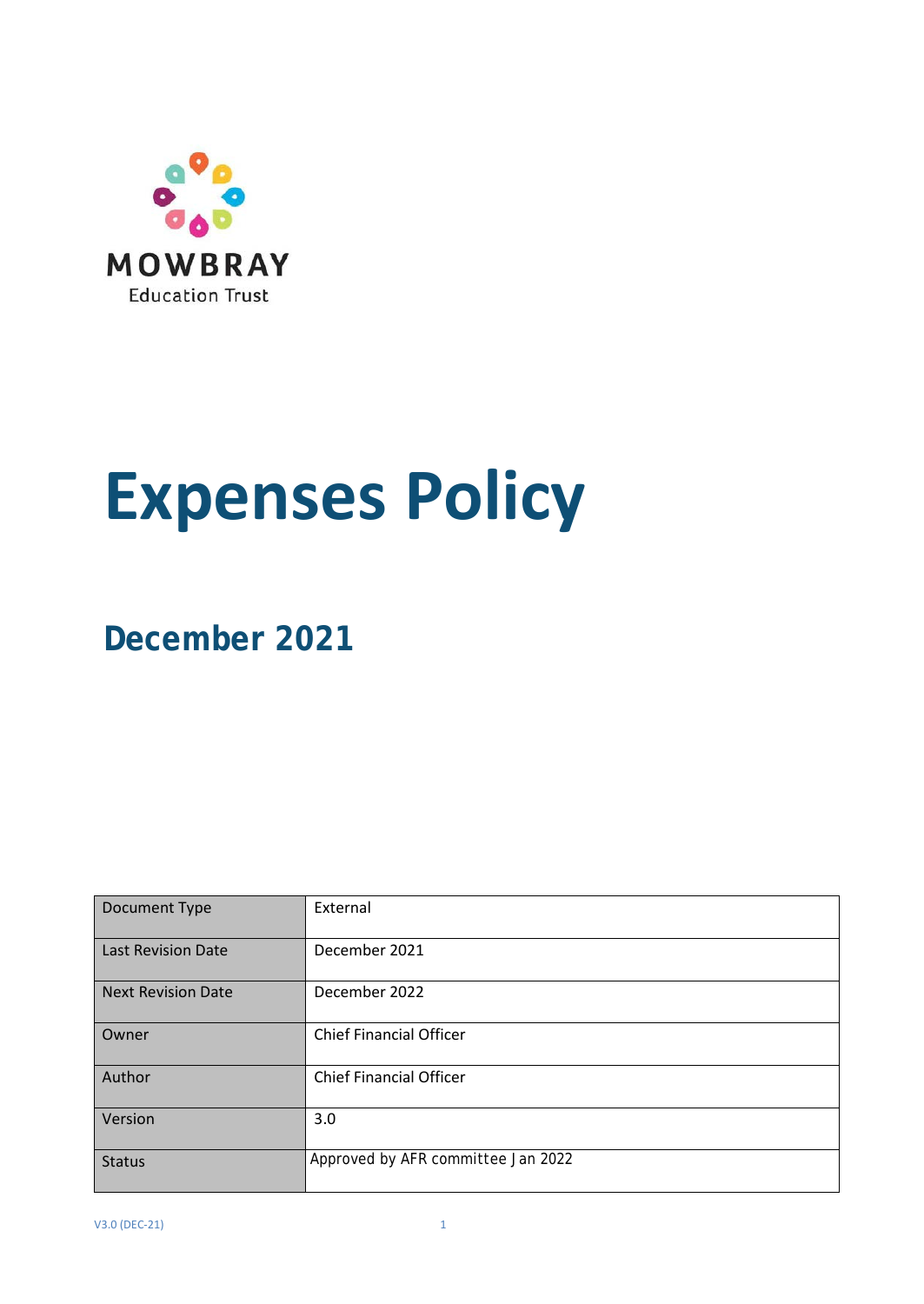## **Contents**

| 1.  | General principles and guideline               | 3     |
|-----|------------------------------------------------|-------|
| 2.  | Travel (including air, rail and ferry)         | 5     |
| 3.  | Transport                                      | $6\,$ |
| 4.  | Driving (including mileage rates and hirecars) | 7     |
| 5.  | Overnight accommodation                        | 9     |
| 6.  | Meals                                          | 10    |
| 7.  | <b>Business phone calls</b>                    | 11    |
| 8.  | <b>Working Base</b>                            | 11    |
| 9.  | <b>Hospitality &amp; Gifts</b>                 | 15    |
| 10. | Log of Changes to Document                     | 16    |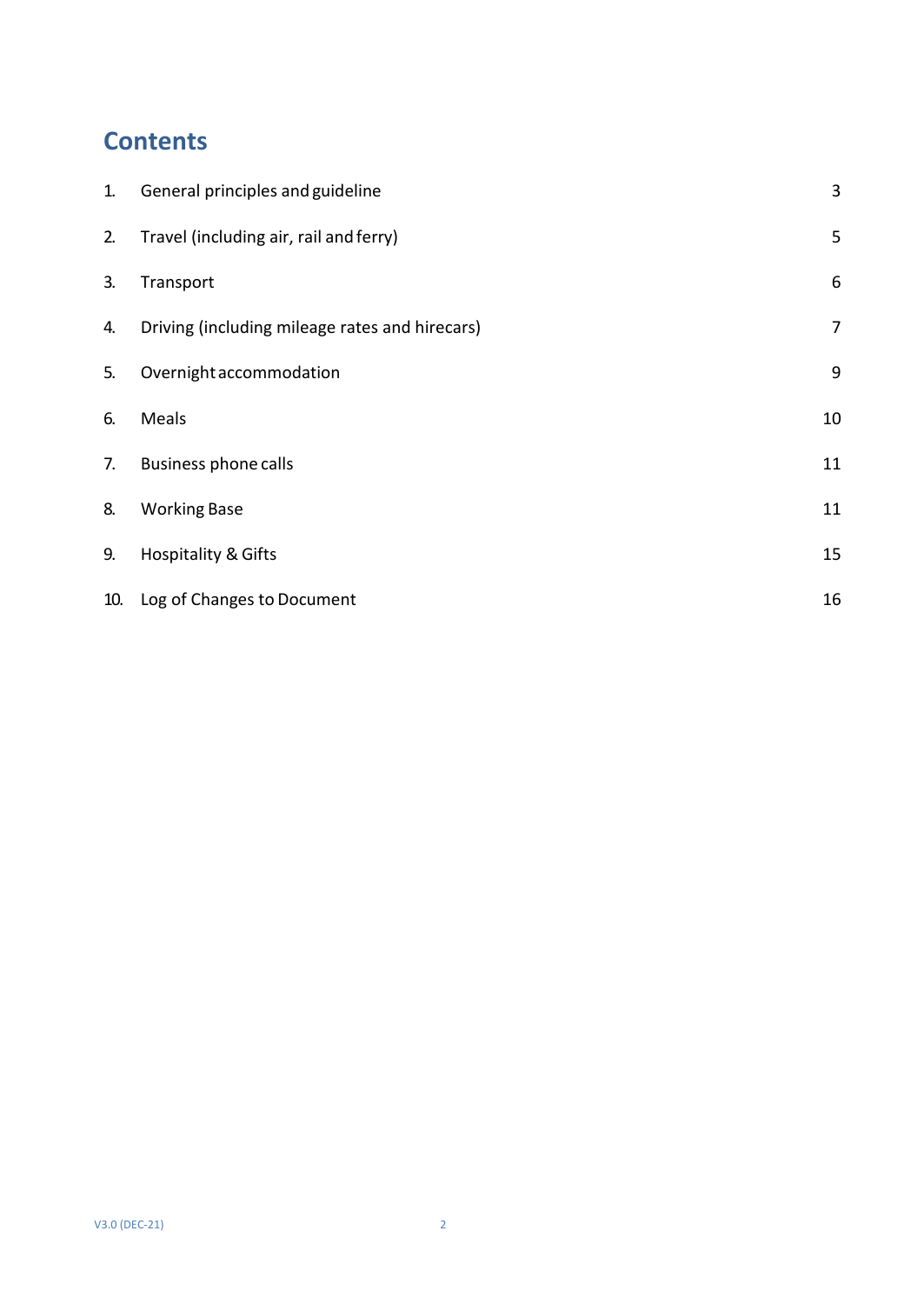## <span id="page-2-0"></span>**1. General principles and guideline**

The principle of the Expenses Policy is to ensure that employees continue to be reimbursed for all necessary expenditure reasonably incurred in the performance of their duties. The basis of expense claims will be actual expenditure up to limits as specified in this policy; limits will be reviewed annually.

Managers and staff should note that authorising managers have no authority to vary this policy; claims for items not allowed under the policy will be rejected. Staff should note that if they pay for expenses incurred by another individual, any deductions from their claim for non-compliance with policy would be their responsibility.

## **1.1. Timeliness ofsubmission**

Expenses should be submitted as soon as possible after they have been incurred. All expense claims should be submitted no later than 3 months since being incurred. The Trust are not liable for any claims submitted after this time.

## **1.2. Submission ofExpenses**

Expenses should be submitted to [the](mailto:Finance@Reach4.org.uk) finance officer (after having them authorised by your line manager) as soon as possible, using the official expenses claim form (email [finance@mowbrayeducation.org](mailto:finance@mowbrayeducation.org) for a copy, or download from [www.mowbrayeducation.org/staff\).](http://www.mowbrayeducation.org/staff)) Finance will then receive and process the claim, any queries with the expenses form will be emailed back to the employee with details of the query.

Please ensure that when submitting your claim, you include ALL receipts relating to the claim. Any additional paperwork that supports your claim should also be included. Once processed, this will be included on the next BACs run, and you will receive a remittance advice.

Petty cash should NOT be used to re-imburse expenses.

## **1.3. Receipts**

Receipts must accompany all claims, where possible. Credit card slips or statements will not be accepted as evidence of business expenditure. A VAT receipt must include the name and address of the retailer, the retailer's VAT registration number, the date of the purchase, details of what goods or services have been purchased and the VAT inclusive value of those goods or services in sterling.

In the case of lost receipts, written evidence of the claim should be authorised by the appropriate manager.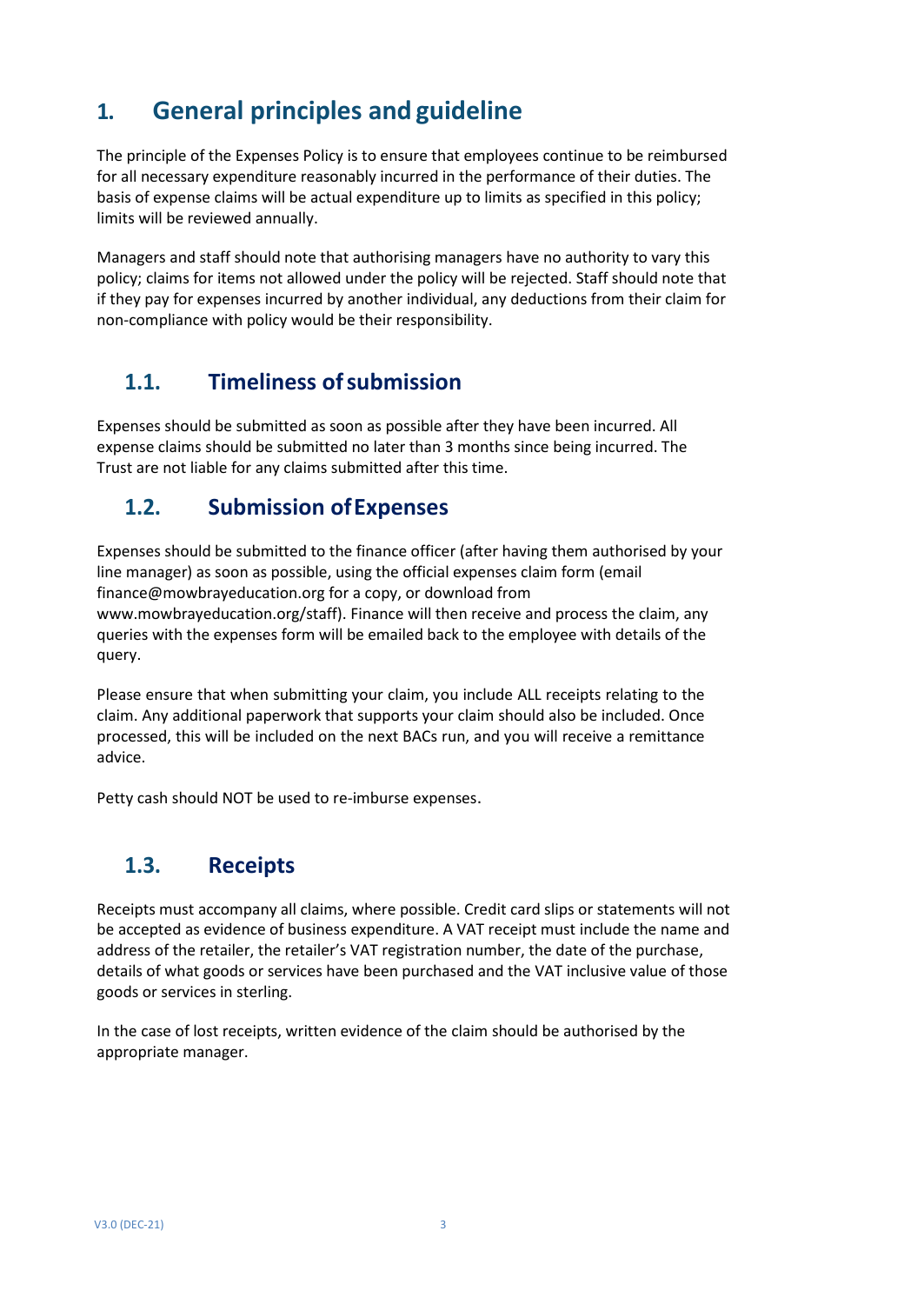## **1.4. Authorisation ofexpenses**

All expense claims must be authorised by a more senior manager who is familiar with your work schedule and, ideally, did not attend any event being claimed for. Authorising managers must ensure they are happy with the claim or reject it for correction or further information.

Advice can be sought from the Headteacher or the Chief Financial Officer.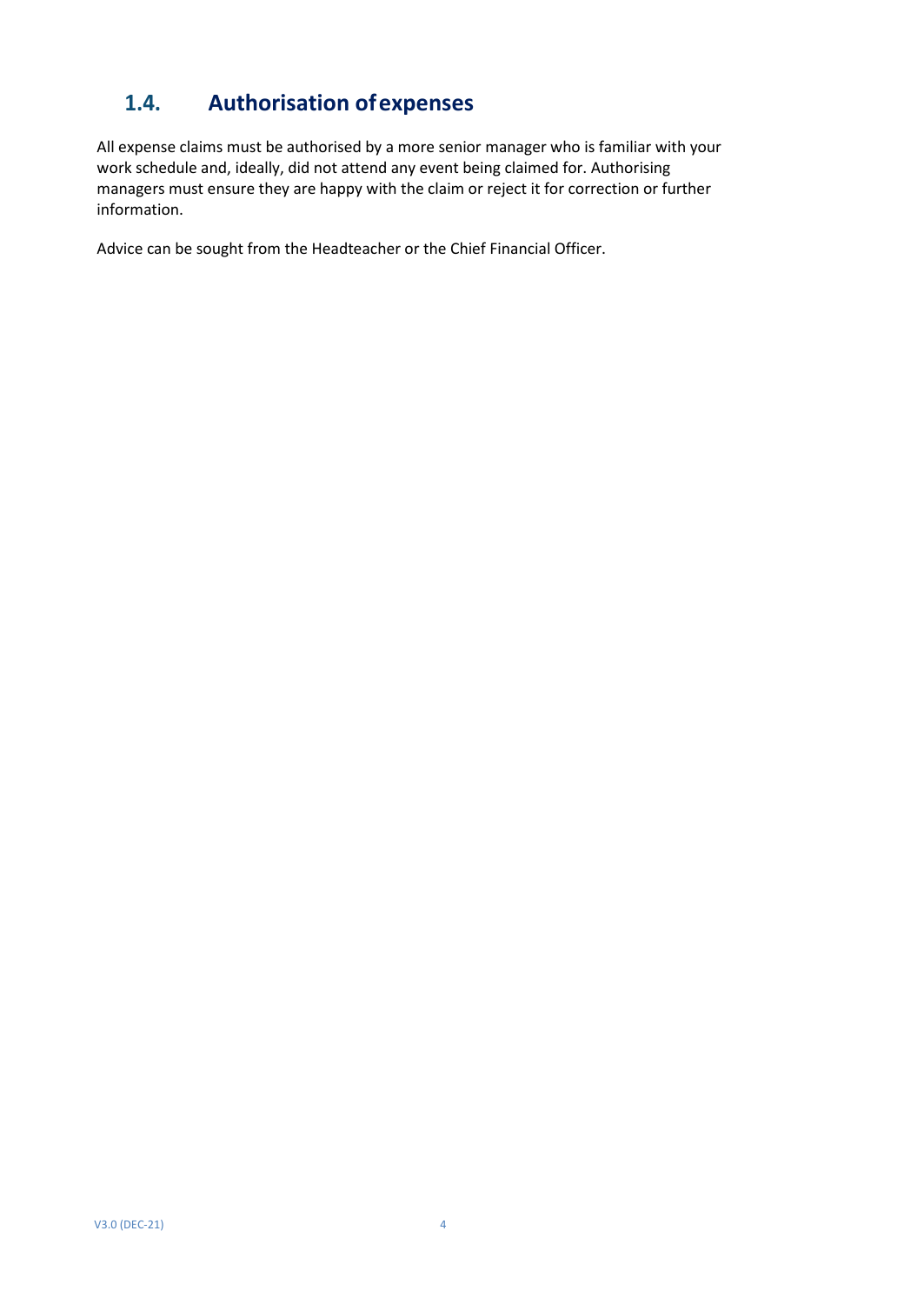## <span id="page-4-0"></span>**2. Travel (including air, rail andferry)**

## **2.1. Alternatives to travelling and mode oftravel**

Wherever practicable, audio conference facilities and video conference facilities should be considered as an alternative to travelling.

## **2.2. Railtravel**

First class rail travel is only permitted where it can be demonstrated that it is the cheapest ticketing option compared to equivalent standard fare like for like tickets.

Significant savings can be obtained by specifying outward and/or return journeys at time of booking.

#### **2.3. Airtravel**

MET travellers should use the lowest cost means of travel and fare. Travel should be booked via the relevant administration officer. Significant savings can be obtained by specifying outward and/or return journeys at time of booking. Some airlines will also allow changes to fixed tickets for an additional charge and this may be cheaper than buying a flexible ticket. Fully flexible tickets should only be requested when necessary.

## **2.4. Personal travel linked to METbusiness**

Personal travel as part of a business trip is discouraged, and in any event only allowed where such travel reduces the cost of business travel to MET e.g., staying a Saturday night to take advantage of a lower cost fare. Where additional costs are incurred, e.g., Saturday night in a hotel, the individual employee must meet these.

Adequate private travel insurance must be held.

Weekend accommodation will be paid where the traveller is unable to return home as part of a longer business trip.

#### **2.5. Travel with a spouse orpartner**

If a spouse or partner who is not involved in MET business accompanies a member of staff, the traveller must bear the cost of their spouse/partner. It is not permitted to downgrade the travel or accommodation booked in order to fund travel costs for a companion.

## **2.6. Frequent traveller schemes and personal incentives**

Membership of a frequent traveller scheme must not deflect from using the most cost- effective option presented. MET will not reimburse frequent traveller membership fees.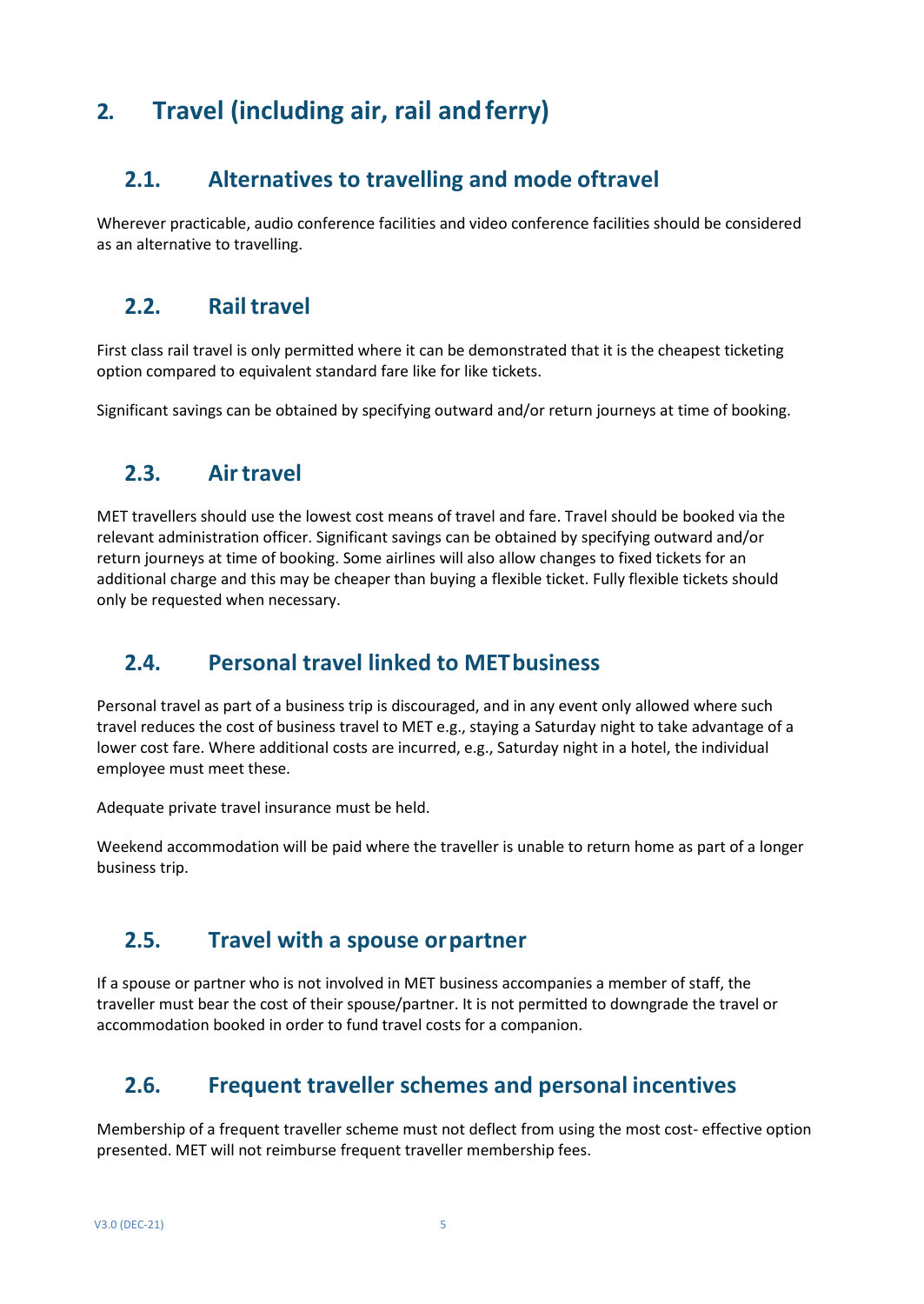## <span id="page-5-0"></span>**3. Transport**

#### **3.1. Buses and public transport**

When travelling, public transport should be used adhering to government safety guidelines.

#### **3.2. Minicabs and blacktaxis**

Taxi fares may be claimed when travelling in an unknown location, where the saving in time is important or where there are issues surrounding personal safety. A limit of 20 miles per trip should be placed on taxi journeys.

A destination must be specified for all bookings. Travel by minicab or taxi is not ordinarily appropriate for journeys where the expected fare is likely to be over £25. Black taxis are more expensive than minicabs and they should only be booked as a last resort. Where taxis are hailed the cost can be recovered through an expense claim.

## **3.3. Journeys between home and normal place ofwork**

You are expected to meet the full cost of all journeys between your home and your normal place of work.

## **3.4. Journeys between home and temporary place of work**

If you can demonstrate that your journey from home to a temporary base (or vice versa) incurs excess travel costs, the excess costs will be reimbursed. Full details of the excess costs must be provided on your expense claim.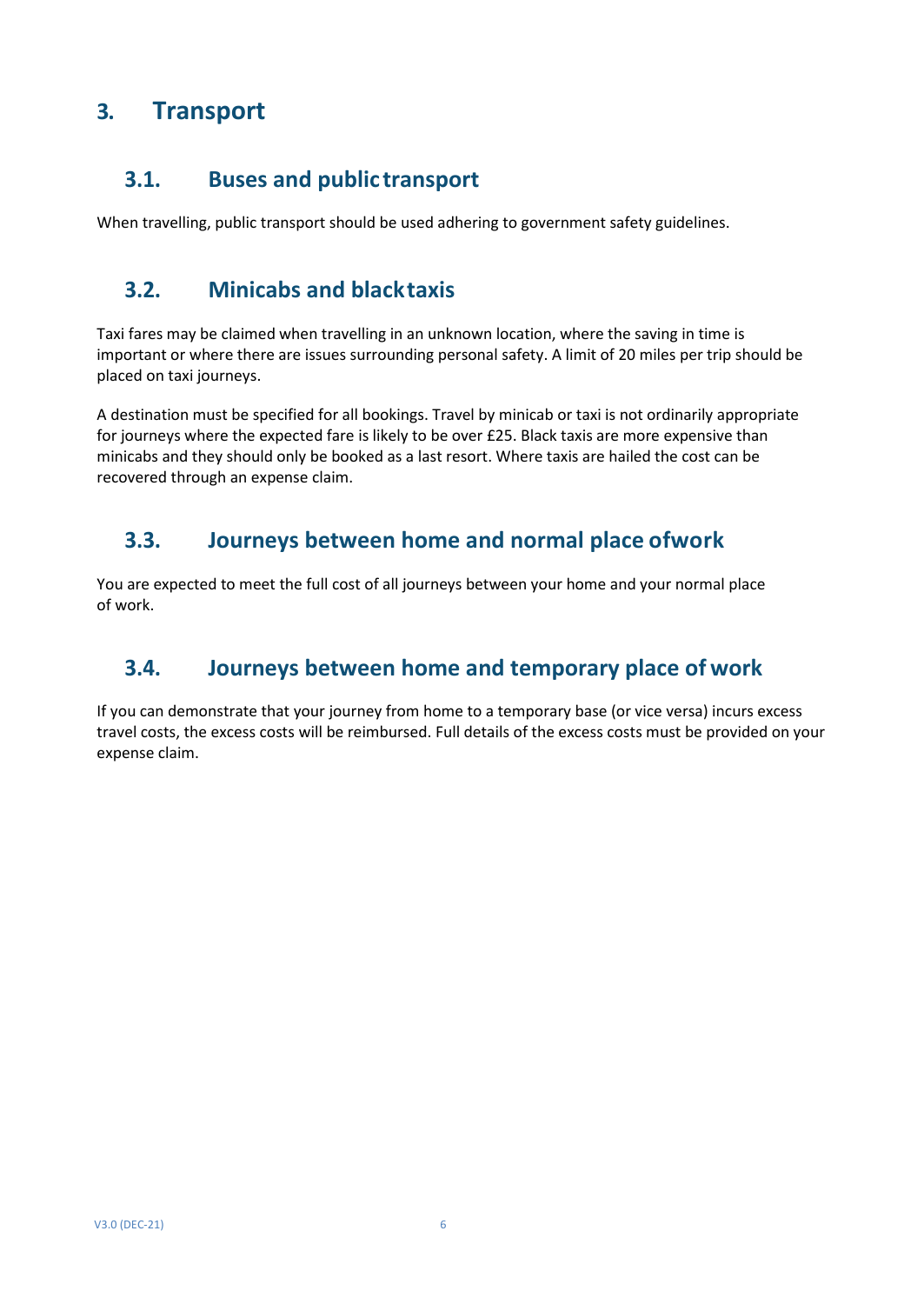## <span id="page-6-0"></span>**4. Driving (including mileage rates and hirecars)**

#### **4.1. Mileage**

When driving on MET business, provided it is further from your home to your temporary destination than it is from your home to your normal place of work, you can claim the lower of the distance:

- from your home to your temporary destination; or
- from your normal place of work to the temporarydestination.

## **4.2. Driver'sresponsibility**

It is your responsibility to ensure that you comply with your Motor Vehicle Insurance Policy before driving a private vehicle on MET business. MET accepts no liability for loss of, or damage to, vehicles being used on MET business. Tax relief may be available when using your own vehicle for work; please view the HM Revenue & Customs guide on using your own vehicle for work.

## **4.3. Mileage rates**

Mileage should be claimed at the HMRC Travel – Mileage and Fuel Allowance Approved rates, (correct at Oct 2021)

The 2021 rates are:

| <b>From 2011 onwards</b> | <b>Car &amp; Vans</b> | Motorcycle      | <b>Bike</b> |
|--------------------------|-----------------------|-----------------|-------------|
| Up to 10,000 miles       | 45p                   | 24 <sub>p</sub> | 20p         |
| Over 10,000 miles        | 25p                   | 24 <sub>p</sub> | 20p         |

You should complete the expenses form keeping a running total of the business mileage claimed in the nominated field.

## **4.4. Hiring a vehicle**

Vehicles should only be rented for business purposes where it is cost effective and when public transportation and minicabs are impractical, more expensive or not available. The class of vehicle booked should be the minimum size and specification necessary to allow duties to be performed.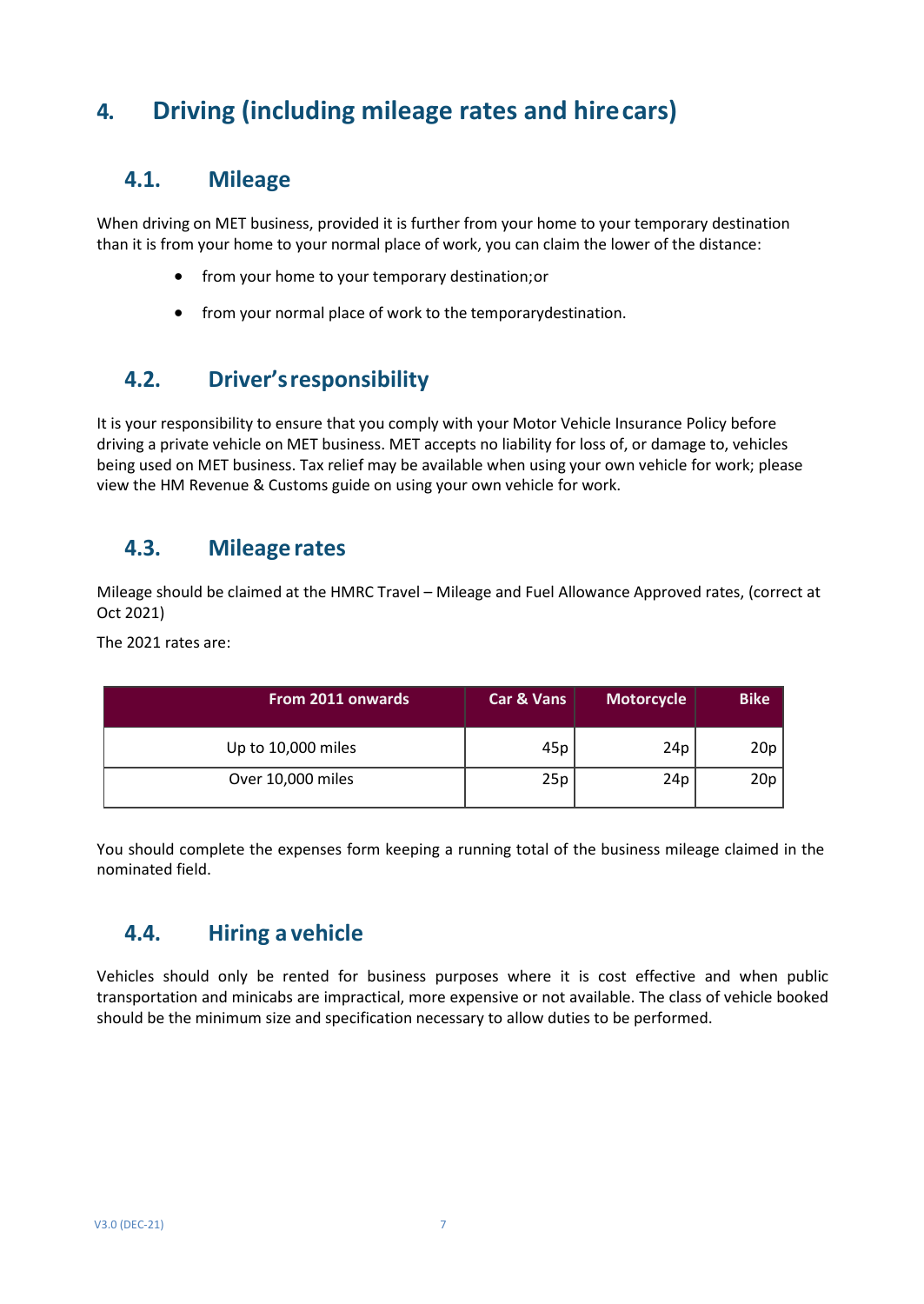## **4.5. Fuel for hire cars**

The cost of fuel used on business when hiring a car can be reimbursed by submitting an appropriate receipt. Hire vehicles should be returned with the agreed level of fuel, as hire companies charge inflated rates for refuelling.

## **4.6. Parking**

Reasonable car parking costs while on business will be met so long as a valid receipt is provided.

## **4.7. Tolls and congestioncharges**

Necessary road and bridge toll costs will be met, including the congestion charge where there is a genuine business need to incur it, and receipts can be provided. No tolls or congestion charges can be claimed for travel between home and work.

## **4.8. Fines**

The individual must pay any fines, including parking tickets, incurred whilst using a hired vehicle for any motoring offences, promptly. Failure to do so will result in the cost of the fine and administration fee being recovered directly from the driver. MET will not meet the cost of fines incurred by individual for motoring or parking offenses while on MET business.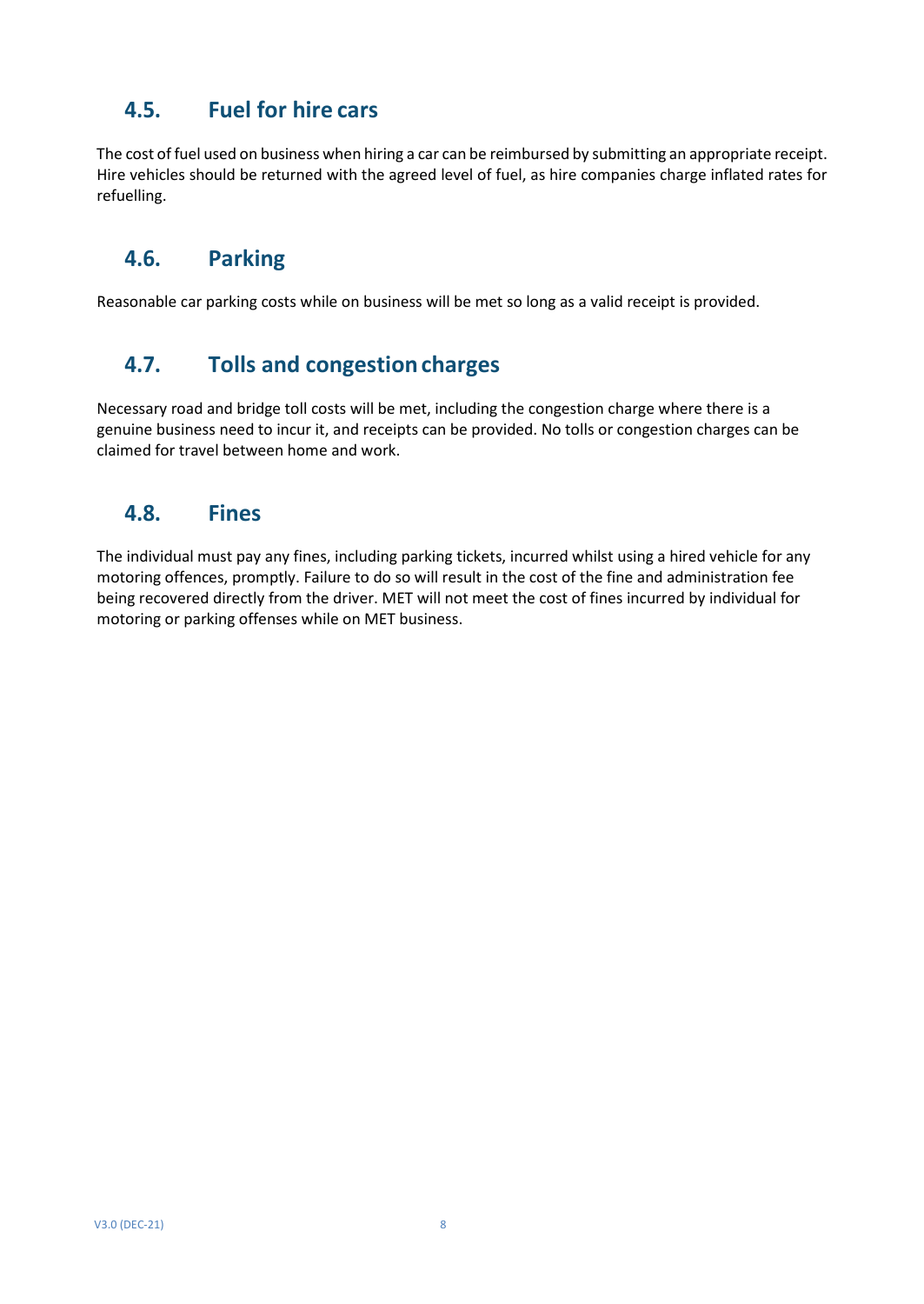## <span id="page-8-0"></span>**5. Overnight accommodation**

## **5.1. AccommodationRates**

If you must stay away from base overnight, MET will pay for the cost of a standard room with bathroom facilities.

The cost of the room should not normally exceed the following limits. These limits will be the maximum claimable, with receipts to be submitted.

#### **5.1.1. Overnight stay outsideof London (and other similardestinations)**

|                          | Cost per night (ex VAT) | Cost per night (Inc VAT) |
|--------------------------|-------------------------|--------------------------|
| Room Only                | £75                     | £90                      |
| <b>Bed and Breakfast</b> | £85                     | £102                     |

#### **5.1.2. Overnight stay in London (and other similar highcostdestinations)**

|                          | Cost per night (ex VAT) | <b>Cost per night (Inc VAT)</b> |
|--------------------------|-------------------------|---------------------------------|
| Room Only                | £100                    | £120                            |
| <b>Bed and Breakfast</b> | £110                    | £132                            |

## **5.2. Privateaccommodation**

In circumstances where it is economical for MET, a line manager may authorise in advance, where you are more than 40 miles from home, for staff to stay in private accommodation, with family or friends. An allowance of £20 without a receipt may be claimed for this.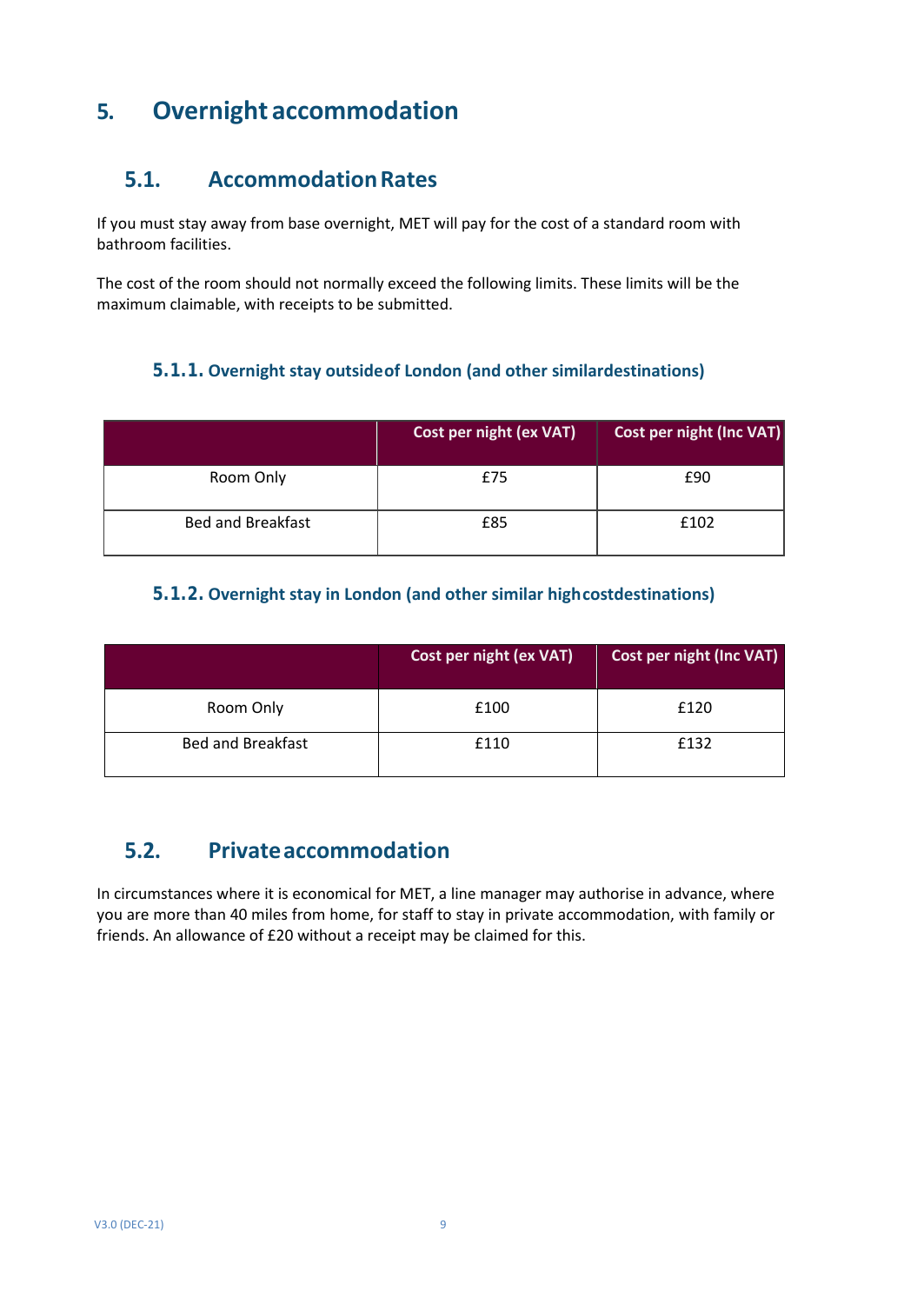## <span id="page-9-0"></span>**6. Meals**

## **6.1. Meals whilst awayovernight**

When necessarily away from base overnight, MET will reimburse the actual cost of relevant meals on presentation of receipts, up to the limits (including VAT and service) below. These limits take account of the fact that staff would normally incur a domestic cost for meals in any case:

| <b>Meal</b>      | Limit (incl. VAT & Service) |
|------------------|-----------------------------|
| <b>Breakfast</b> | £10                         |
| Lunch            | £15                         |
| Dinner           | £20                         |

If certain meals have been provided for you, (i.e. breakfast included in the accommodation charge or location catering provided for lunch) only the other meals may be claimed.

## **6.2. Group meals**

If one member of a team pays a bill on behalf of other members of staff, details of the reason, location, names and number of staff must be shown on the expenses claim. Claiming shares of joint expenses is not permitted under any circumstances. Claims cannot exceed the number of staff multiplied by the relevant per head cost for the type of meal.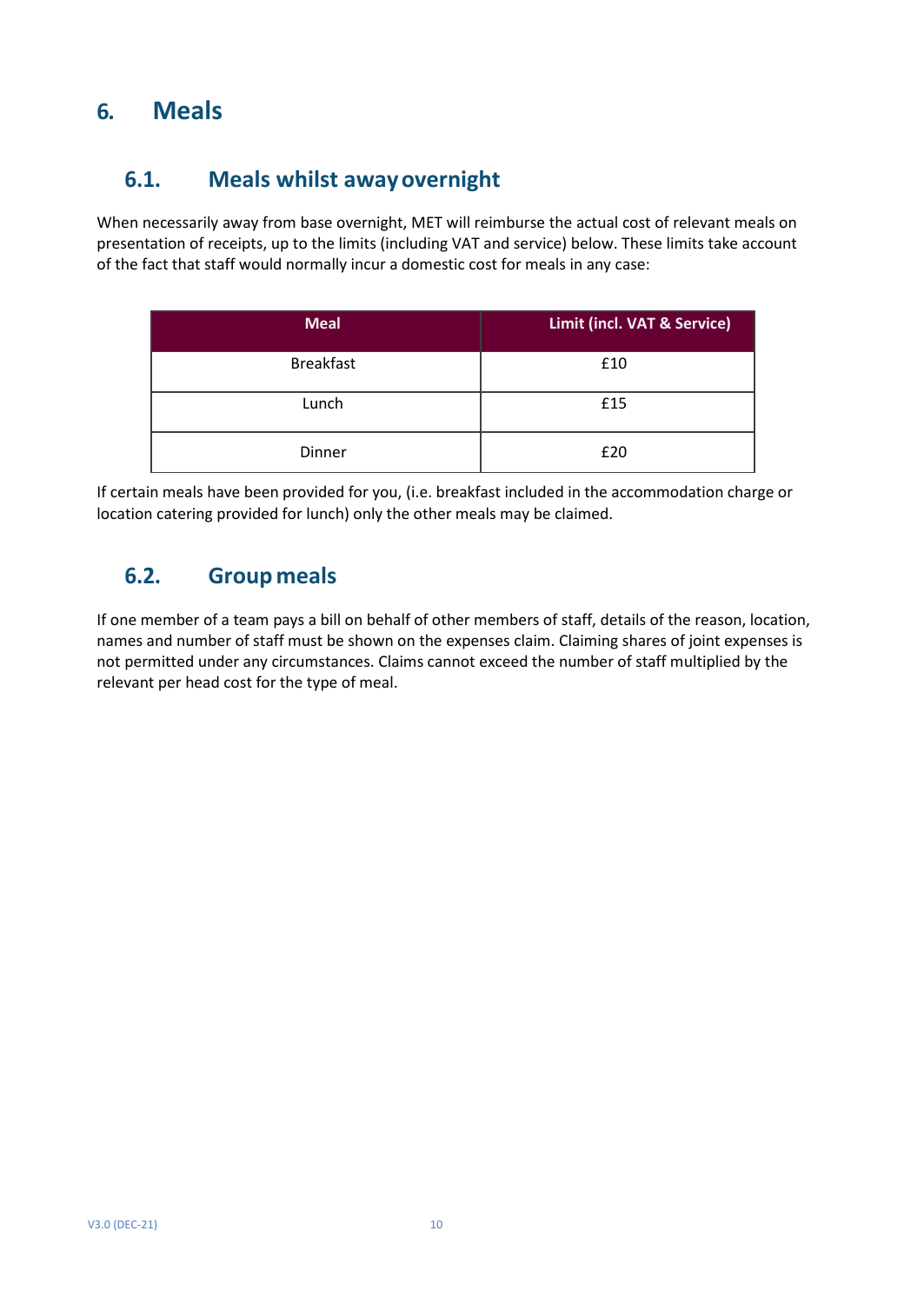## <span id="page-10-0"></span>**7. Business phone calls**

When you use your own home or mobile phone on MET business, the cost of itemised business calls will be met on production of an itemised bill. MET, irrespective of whether these include a certain amount of free call time, will pay no rental charges. HM Revenue & Customs will only allow MET to reimburse the business call costs.

MET will not meet the cost of phone cards for pay as you go mobiles.

MET will meet the cost of business calls from a callbox or hotel room, provided details of the call, including the length and to whom, are included on the expense claim.

## <span id="page-10-1"></span>**8. Working Base**

All employees will have a designated work base. This will be your normal place of work. If you are required to travel as a normal part of your work your designated work base may be your home or MET premises close to your home. Your designated work place will be confirmed to you in writing.

When travelling on business for MET by car, directly from or to your home, you must deduct the home to work base mileage from your mileage claim, an HMRC requirement.

When traveling on business for MET by public transport, directly from or to your home, you must deduct the home to work public transport rate published by HMRC, from the cost of your travel claim.

Home to work base mileage, in the event of a dispute, will be based on Google Maps.

## **8.1.1. Example 1**

Employee lives 25 miles from their normal place of work. They travel directly from home to a MET sponsored academy to provide curriculum support. They return the same evening directly to home. The sponsored academy is 55 miles from their home and 40 miles from their normal work place.

*In their expenses claim they claim 2x55 miles for the round trip to the sponsored academy, minus 2x25 miles for their normal home to work mileage. They claim therefore (2x55) –(2\*25) =60 miles.*

*Had the employee simply travelled from their work base to the sponsored academy they would have claimed 2x40=80 miles. As they are driving rather than using public transport, they must also check that their actual mileage minus home to work mileage is less miles than travelling directly from their place of work, as they must only claim the lower mileage.*

*For their first 10,000 business miles claimed during the current tax year, they can claim those miles at 45p per mile. After 10,000 miles have been claimed in the current tax year, the miles are claimed at 25p per mile.*

## **8.1.2. Example 2**

Employee lives 25 miles from their normal place of work. They travel to their work base before travelling on to a MET sponsored academy to provide curriculum support. They return the same evening directly to home. The sponsored academy is 55 miles from their home and 40 miles from their workbase.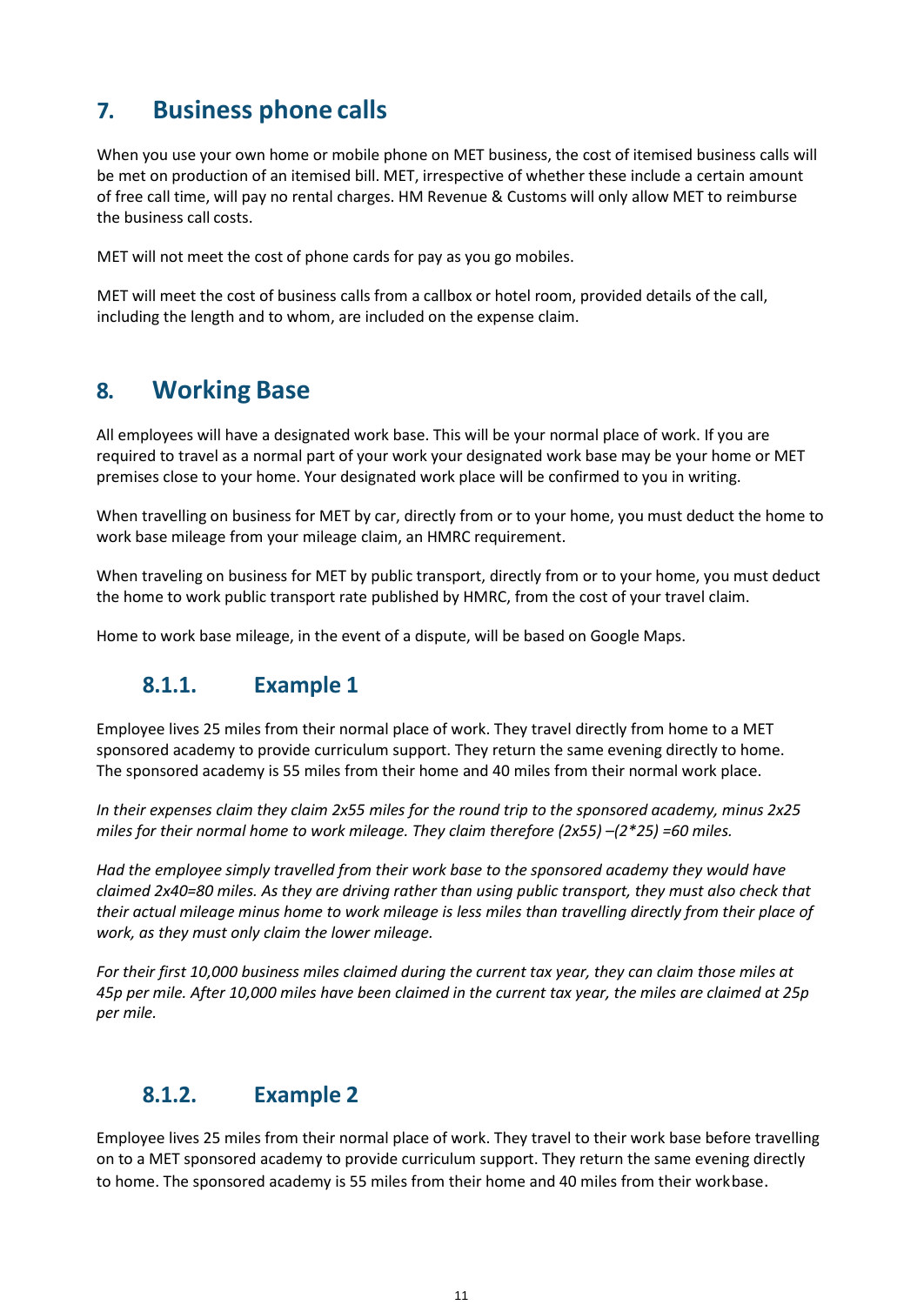*In their expenses claim for the outward journey they simply claim the work base to sponsored academy mileage = 40 miles. On the return journey they travelled directly to their home. For the return leg they need to claim the sponsored academy to home mileage minus the home to work base mileage 55-25=30 miles. Their total mileage claim will therefore be 40+30=70 miles.*

## **8.1.3. Example 3**

Employee lives 25 miles from their normal place of work. They travel directly from home to a MET sponsored academy to provide curriculum support, by public transport. They return the same evening directly to home. The return public transport fare was £22.

*In their expenses claim they can claim the £22 public transport fare. However, because they have travelled directly from home, they must first deduct the value of the home to work travel. In this case the home to work cost is calculated based on the current HMRC public transport rate of 25p per mile. The value of the home to work journey is 25px50 miles (return trip) = £12.50.*

*Their expenses claim will therefore be: Actual cost – Value of Home to Work Journey*

*£22.00 - £12.50 = £9.50*

## **8.2. Contractors**

Entitlement to claim expenses, for contractors and subcontractors, will normally be set out in the contractual relationship. Where an entitlement exists but no specific levels have been set out in a formal contract, then the rates and principles set out in this policy for employees will also apply to contractors.

When invoicing for reimbursement of expenses, contractors must also include copies of receipts and timesheets to support the invoice.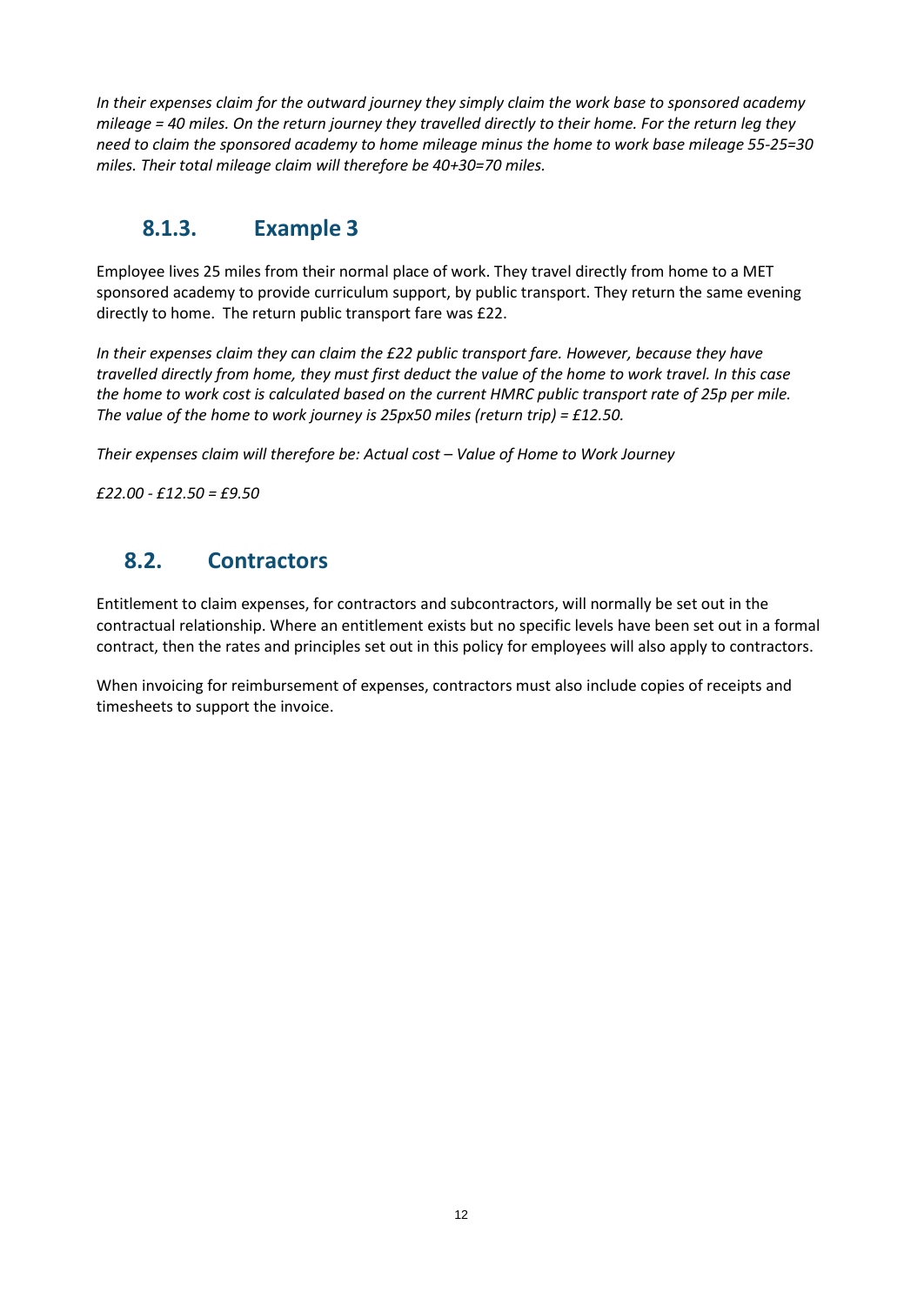## <span id="page-12-0"></span>**9. Hospitality & Gifts**

Hospitality (refreshments or meals) may be provided for college meetings or when entertaining, for business purposes, a person or organisation from outside the academy. Normally this will be provided in house but on occasions external providers may be necessary. When external providers are used receipts identifying the VAT element must be provided.

Whilst hospitality is an accepted courtesy of a business relationship, the recipient should not allow a position to be reached whereby its acceptance might be deemed to have influenced a decision or lead to potential allegations of conflict of interest.

The cost of hospitality must always be authorised in advance by the Headteacher or suitable senior manager. It should be appropriate and meet best value principles.

Gifts to contacts, in the course of business, should ordinarily be school specific, or Mowbray Education Trust promotional merchandise.

Gifts to staff from school funds are permissible where the reward is for exceptional endeavours (which should be normally reflected in appraisals) or for reasons where such gifts would be normal practice. Cost should be considered and not more than £50.

Employees should be aware that such gifts are likely to be treated as a benefit in kind by HMRC and therefore taxable.

Anything that is cash, or cash equivalent must be taxed as earnings.

Gifts connected with an employee's welfare, e.g. flowers when ill, or for bereavement, or to celebrate a family event are not likely to be taxable, but advice should be sought.

Substantial gifts (>£25) received from organisations or individuals should be declared to the Head Teacher and entered onto the Gifts Register, maintained by the Finance Officer.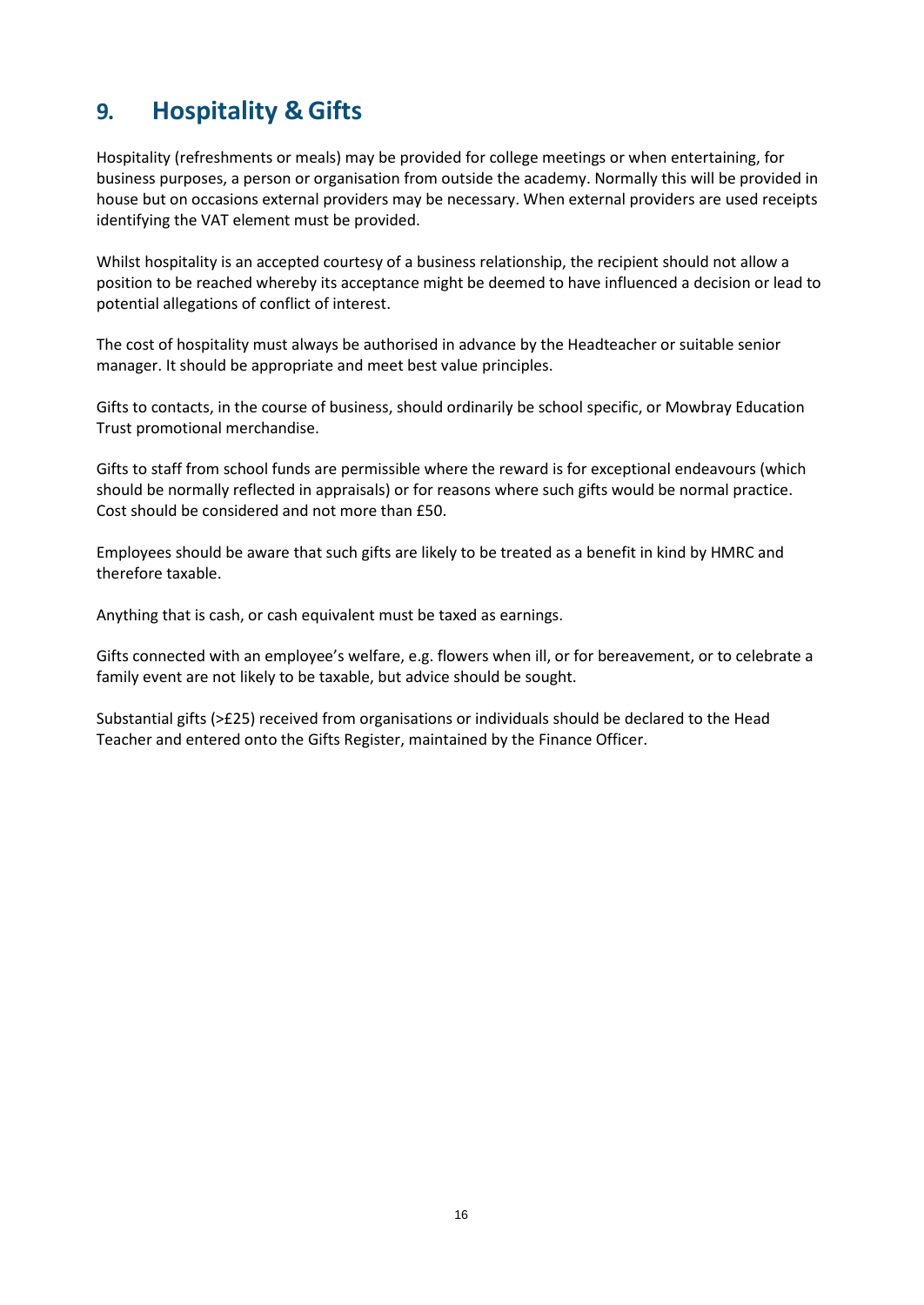# <span id="page-13-0"></span>**10. Log of Changes to Document**

| <b>Date</b> | Version | Page                                           | Change                                                                                                                                                                                                                                                                                                                                                                                                                                                  | Who:                                   |
|-------------|---------|------------------------------------------------|---------------------------------------------------------------------------------------------------------------------------------------------------------------------------------------------------------------------------------------------------------------------------------------------------------------------------------------------------------------------------------------------------------------------------------------------------------|----------------------------------------|
| Feb 17      | V1.0    | Original document                              |                                                                                                                                                                                                                                                                                                                                                                                                                                                         | <b>SM</b>                              |
| June 17     | V1.0    | Throughout                                     | Minor adjustments following Audit<br>Committee review                                                                                                                                                                                                                                                                                                                                                                                                   | <b>SM</b>                              |
| Sep 18      | V1.0    | Throughout                                     | SBM replaced with Finance Officer                                                                                                                                                                                                                                                                                                                                                                                                                       | <b>SC</b>                              |
| Sep 18      | V1.0    | 5                                              | Removed the following - First class rail travel is<br>only permitted where the authorising line<br>manager considers that the need for a working<br>environment, use of portable computer<br>equipment for example, is justified given the<br>length of journey, nature of journey and cost of<br>journey. Replaced with First Class rail travel is<br>only permitted where it can be demonstrated<br>that it is the cheapest ticketing option compared | <b>SC</b>                              |
| Sept 19     | V1.0    | All pages                                      | Annual Review - Addition on front page<br>of version control panel and reformatting<br>for policy consistency - no content<br>changes made.                                                                                                                                                                                                                                                                                                             | CFO/Assistant<br>Operations<br>Manager |
| Sept 19     | V1.0    | All pages                                      | Annual approval - only change made to<br>reduce overnight stay allowances in<br>London (page 9).                                                                                                                                                                                                                                                                                                                                                        | <b>MET Audit</b><br>Committee          |
| Dec 2020    | V1.0    | All pages                                      | Grammatical changes made, does not<br>affect content.                                                                                                                                                                                                                                                                                                                                                                                                   | Interim CFO.                           |
| Dec 2020    | V2.0    | Page 3<br>Page 3<br>Page 6<br>Page 7<br>Page 7 | Approved with following changes;<br>Sec. 1.2 ( $2^{nd}$ para) – reword to be clearer.<br>Sec. 1.3 - clarity on lost receipts process.<br>Sec. 3.1 - Added Govt safety guidelines.<br>Sec. 4.1 - reword to be clearer.<br>Sec. 4.3 - date changed to 2019.                                                                                                                                                                                               | <b>Trust Board</b><br>(MC)             |
| Dec 2021    | V3.0    | Page 3                                         | Removed 'However, it costs a certain<br>amount to process any claim, so claimants<br>should endeavour not to submit claims<br>for less than £20, unless they represent<br>the total of expenses in a three-month<br>period.'                                                                                                                                                                                                                            | Interim CFO                            |